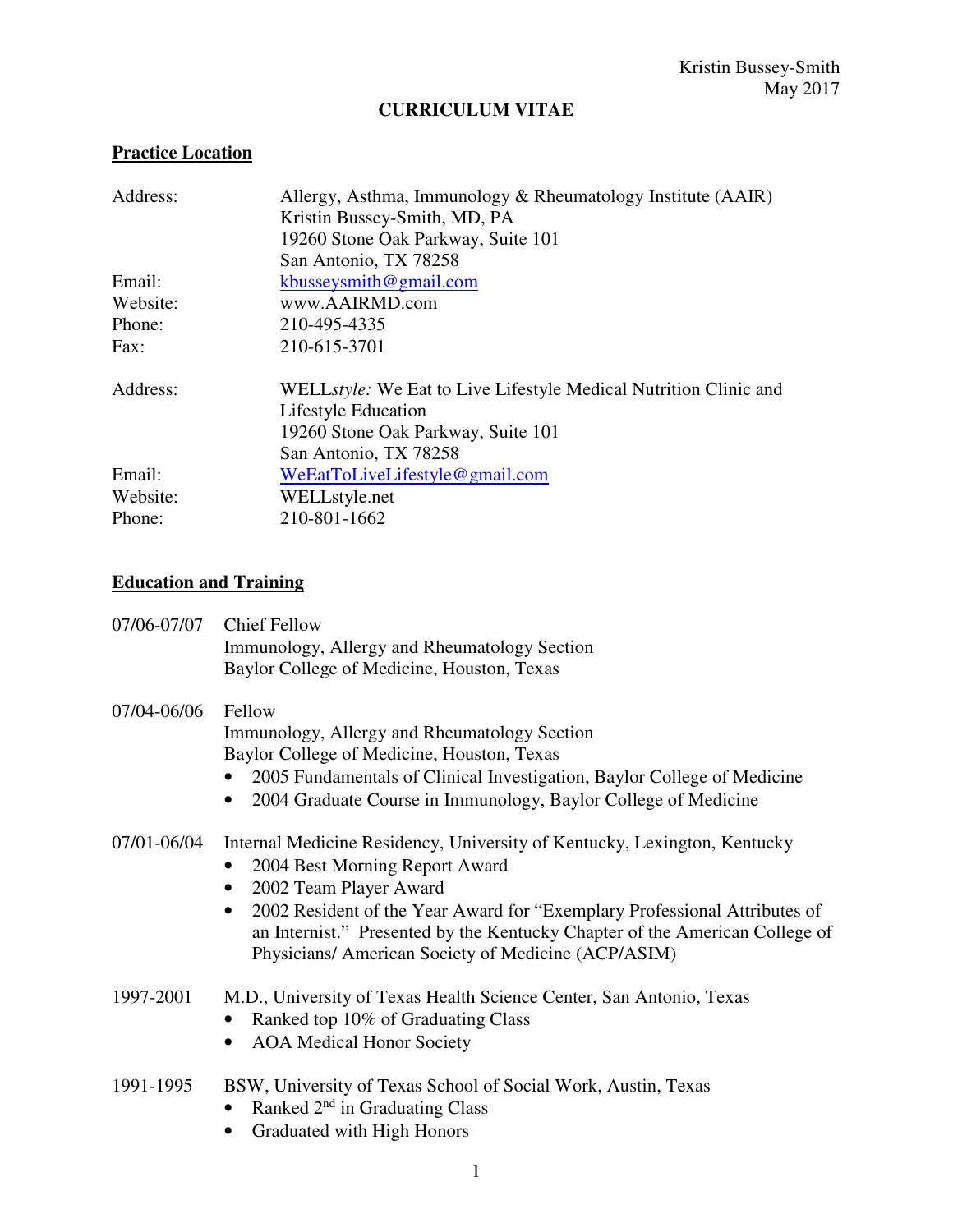# **Work Experience**

|           | 2016-Present WELLstyle Medical Nutrition Clinic and Lifestyle Education<br>Medical Director, Founder, Educator<br>San Antonio, TX       |
|-----------|-----------------------------------------------------------------------------------------------------------------------------------------|
|           | 2007-Present Allergy, Asthma, Immunology & Rheumatology Institute (AAIR)<br>Physician, Owner<br>San Antonio, Texas                      |
| 2007-2013 | <b>Genesis Clinical Research Center</b><br>Principal Investigator and Sub-investigator on various clinical trials<br>San Antonio, Texas |
| 1996-97   | Health Program Supervisor Project SAVE and Interim Executive Director<br>Community Clinic, Inc., San Antonio, Texas                     |
| 1994-95   | Social Work Intern, Family Support Program, Austin, Texas                                                                               |

# **National Scientific Participation**

| 2007              | FIT Travel Grant Award Recipient and Invited Focus Group Participant, Annual<br>Meeting of the American College of Allergy, Asthma & Immunology, Dallas, TX |
|-------------------|-------------------------------------------------------------------------------------------------------------------------------------------------------------|
| 2007              | FIT Travel Grant Award Recipient and Poster Presentation, Annual Meeting of<br>the American Academy of Allergy, Asthma, and Immunology, San Diego, CA       |
| 2006              | FIT Travel Grant Award Recipient and Poster Presentation, Annual Meeting of<br>the American College of Allergy, Asthma and Immunology, Philadelphia, PA     |
| 2006              | Chrysalis Mentor and FIT Travel Award recipient, Annual Meeting of the<br>American Academy of Allergy Asthma and Immunology, Miami, FL                      |
| 2005              | Chrysalis Mentor and FIT Travel Award recipient, Annual Meeting of the<br>American Academy of Allergy Asthma and Immunology, San Antonio, TX                |
| 2005              | Annenberg Center for Health Sciences Rheumatology Fellows Connect Program,<br>Palm Springs, CA                                                              |
| 2001 <sub>D</sub> |                                                                                                                                                             |

2004-Present Attendance at various AAAAI, ACAAI, and ACR meetings.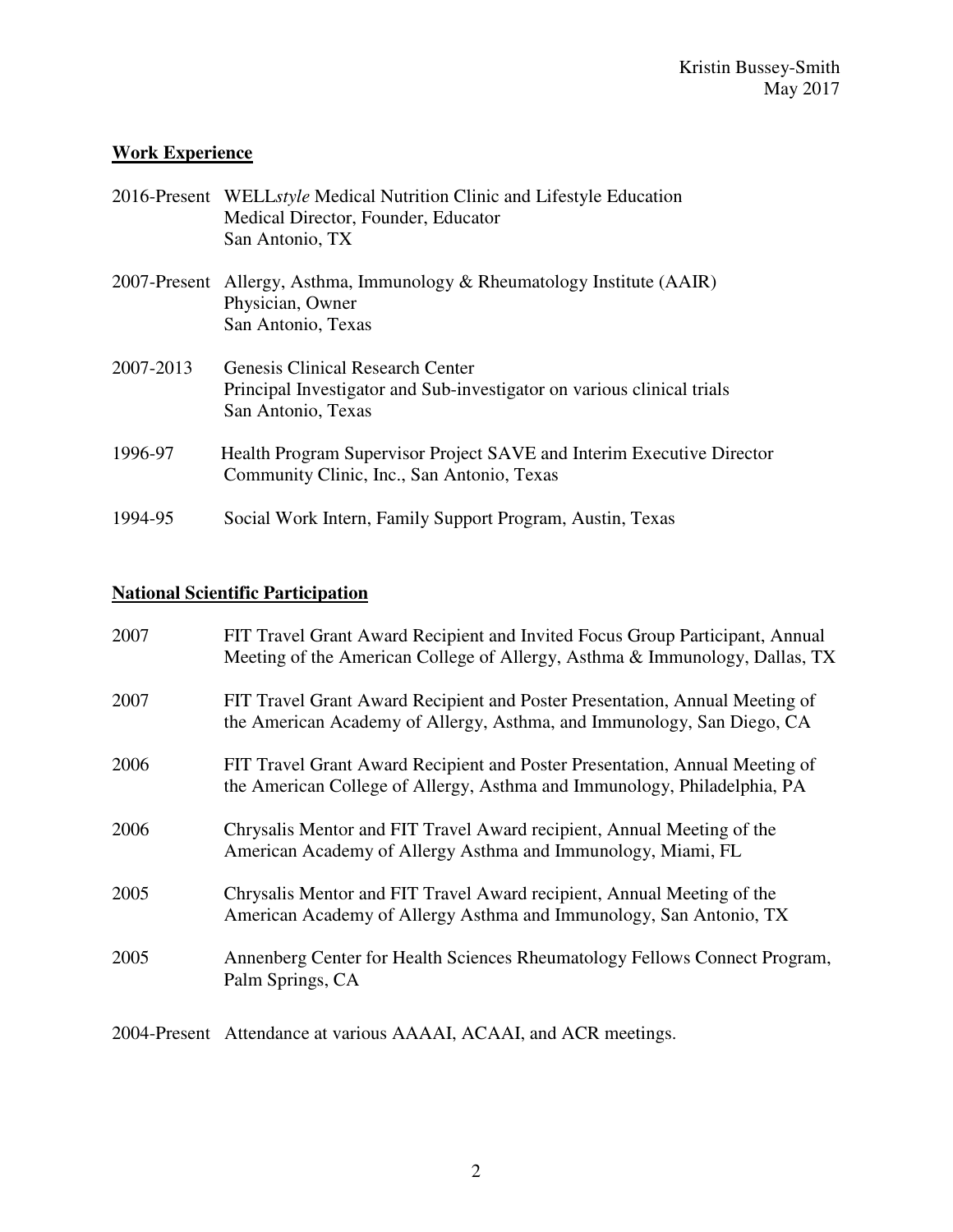# **Presentations and Teaching**

| Eat Your Way to a Healthy Heart<br><b>Benefits of a Plant Based Lifestyle</b><br>Eat More Weight Less<br>Plant Based on a Budget<br>Batch Cooking: How to Eat Well on a Schedule |  |
|----------------------------------------------------------------------------------------------------------------------------------------------------------------------------------|--|
|                                                                                                                                                                                  |  |
|                                                                                                                                                                                  |  |
|                                                                                                                                                                                  |  |
|                                                                                                                                                                                  |  |
|                                                                                                                                                                                  |  |
| 2010 North Central Baptist Physician CME Noon Conference Series                                                                                                                  |  |
| <b>Pulmonary Manifestations of Rheumatologic Disease</b>                                                                                                                         |  |
| 2010 Pearson Education "Lunch & Learn"                                                                                                                                           |  |
| Asthma & Allergies                                                                                                                                                               |  |
| 2007 Baylor Internal Medicine Resident Noon Conference Series                                                                                                                    |  |
| Ankylosing Spondylitis and Related Disorders                                                                                                                                     |  |
| 2007 Baylor Internal Medicine Resident Lecture Series                                                                                                                            |  |
| Allergy and Immunology Pearls for the Internal Medicine Resident                                                                                                                 |  |
| 2007 AAAAI Abstract Poster Presentation                                                                                                                                          |  |
| A Systematic Review of Randomized Control Trials Evaluating the Effectiveness of                                                                                                 |  |
| Computerized Asthma Patient Education Programs                                                                                                                                   |  |
| 2006 ACAAI Abstract Poster Presentation                                                                                                                                          |  |
| Systemic Lupus Erythematosus Presenting as Intestinal Pseudo-obstruction                                                                                                         |  |
| 2006 Baylor Rheumatology Fellows Conference Series                                                                                                                               |  |
| <b>Immunology Board Review Series Preparation</b>                                                                                                                                |  |
| Baylor Allergy & Immunology Fellows Conference Series<br>2006                                                                                                                    |  |
| <b>Asthma Practice Parameters</b>                                                                                                                                                |  |
| 2006 Baylor Department of Medicine Annual Housestaff Research Symposium                                                                                                          |  |
| Lupus Erythematosus Presenting as Intestinal Pseudo-obstruction                                                                                                                  |  |
| 2005<br>Baylor Allergy & Immunology Fellows Conference Series                                                                                                                    |  |
| Rhesus Isoimmunization, Hemolytic Disease of the Newborn and                                                                                                                     |  |
| Use of Anti- $Rh(D)$ Immunoglobulin                                                                                                                                              |  |
| Bruton's X-linked Agammaglobulinemia                                                                                                                                             |  |
| Insulin Allergy                                                                                                                                                                  |  |
| <b>Mastocytosis</b>                                                                                                                                                              |  |
| <b>Breast Milk, Health, and Atopy</b>                                                                                                                                            |  |
| 2005<br><b>Texas Medical Center Rheumatology Grand Rounds</b>                                                                                                                    |  |
| Lupus Erythematosus Presenting as Intestinal Pseudo-obstruction                                                                                                                  |  |
| Baylor Allergy & Immunology Fellows Conference Series:<br>2004                                                                                                                   |  |
| Asthma                                                                                                                                                                           |  |
| <b>Sinusitis</b>                                                                                                                                                                 |  |
| Hymenoptera Hypersensitivity                                                                                                                                                     |  |

2004, 2005 & 2006 Rheumatic Disease Lab Practical for Baylor Medical Students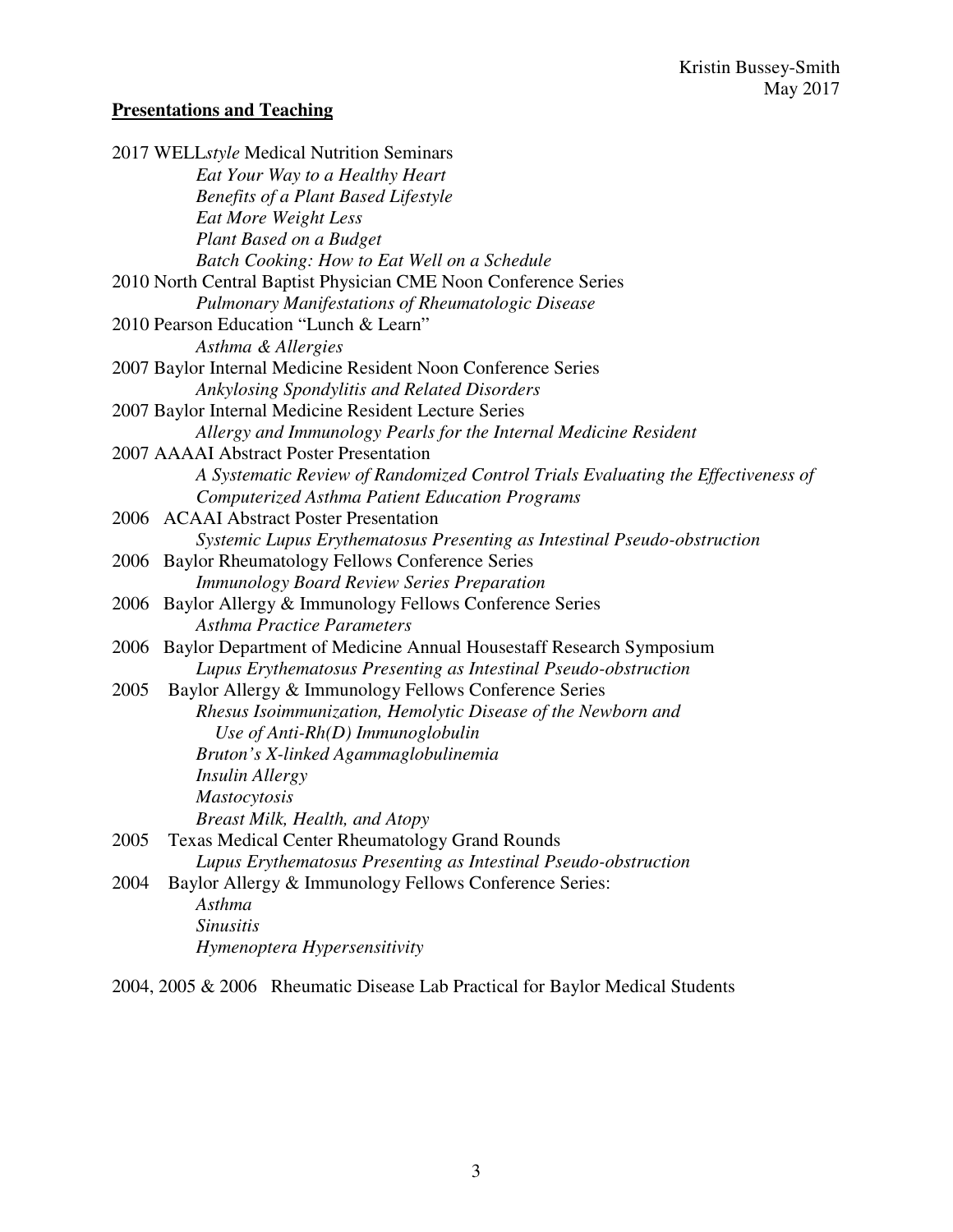## **Research**

Participation in various clinical trials 2004-2013

Bussey HI, Bussey M, Bussey-Smith KL, Frei CR. "Evaluation of warfarin management with International Normalized Ratio self-testing and online remote monitoring and management plus low-dose vitamin K with genomic considerations; A pilot study." Pharmacotherapy 2013; 33(11):1136-1146.

Meyer S, Frei CR, Daniels KR, Forcade NA, Bussey M, Bussey-Smith KL, Bussey HI. "Impact of a new method of warfarin management on patient satisfaction, time, and cost." Pharmacotherapy 2013: 33(11):1147-1155.

Bussey HI, Walker MB, Bussey-Smith KL, Frei CR. "Superior Oral Anticoagulation Management with Self-Testing and Automated Online Management; An Interim Analysis." American Heart Association Conference on Quality of Care and Outcomes Research in Cardiovascular Disease and Stroke in 2010. Washington, DC, May 21, 2010

Forcade NA, Frei CR, Walker MB, Bussey-Smith KL, Daniels KR, Bussey HI. "INR Self-Testing in Warfarin Anticoagulation Improves Patient Satisfaction and Clinic Efficiency while Reducing Patient Costs." American Heart Association Conference on Quality of Care and Outcomes Research in Cardiovascular Disease and Stroke in 2010, Washington, DC, May 20, 2010.

Bussey-Smith, KL, DM Marcus. "Systemic Lupus Erythematosus Presenting as Intestinal Pseudo-obstruction." Ann Allergy Asthma Immunol. 2007 Jan; 98(1): Supplement 1: A35

Bussey-Smith, KL, RD Rossen. "A Systematic Review of Randomized Control Trials Evaluating the Effectiveness of Interactive Computerized Asthma Patient Education Programs." J Allergy Clin Immunol. 2007 Jan; 119(1): S208. (abstract)

Bussey-Smith, K., RD Rossen; "A Systematic Review of Randomized Control Trials Evaluating the Effectiveness of Interactive Computerized Asthma Patient Education Programs. Ann Allergy Asthma Immunology." 2007; 98:507-516.

## **Volunteer Service**

|           | 2016-Present Scholars and Athletes Serving Others             |
|-----------|---------------------------------------------------------------|
| 2008-2017 | <b>Bob Beard Elementary</b>                                   |
| 2015-2016 | Community Bible Church Youth Camp Counselor                   |
| 2000      | Planned Parenthood, San Antonio, Texas                        |
| 1995      | University of Texas Health Science Center, San Antonio, Texas |
| 1995      | John Peter Smith Hospital, Fort Worth, Texas                  |
| 1993      | University Hospital Emergency Department, San Antonio, Texas  |
| 1992      | Battered Women's Center, Austin, Texas                        |
| 1991      | Austin State Hospital, Austin, Texas                          |